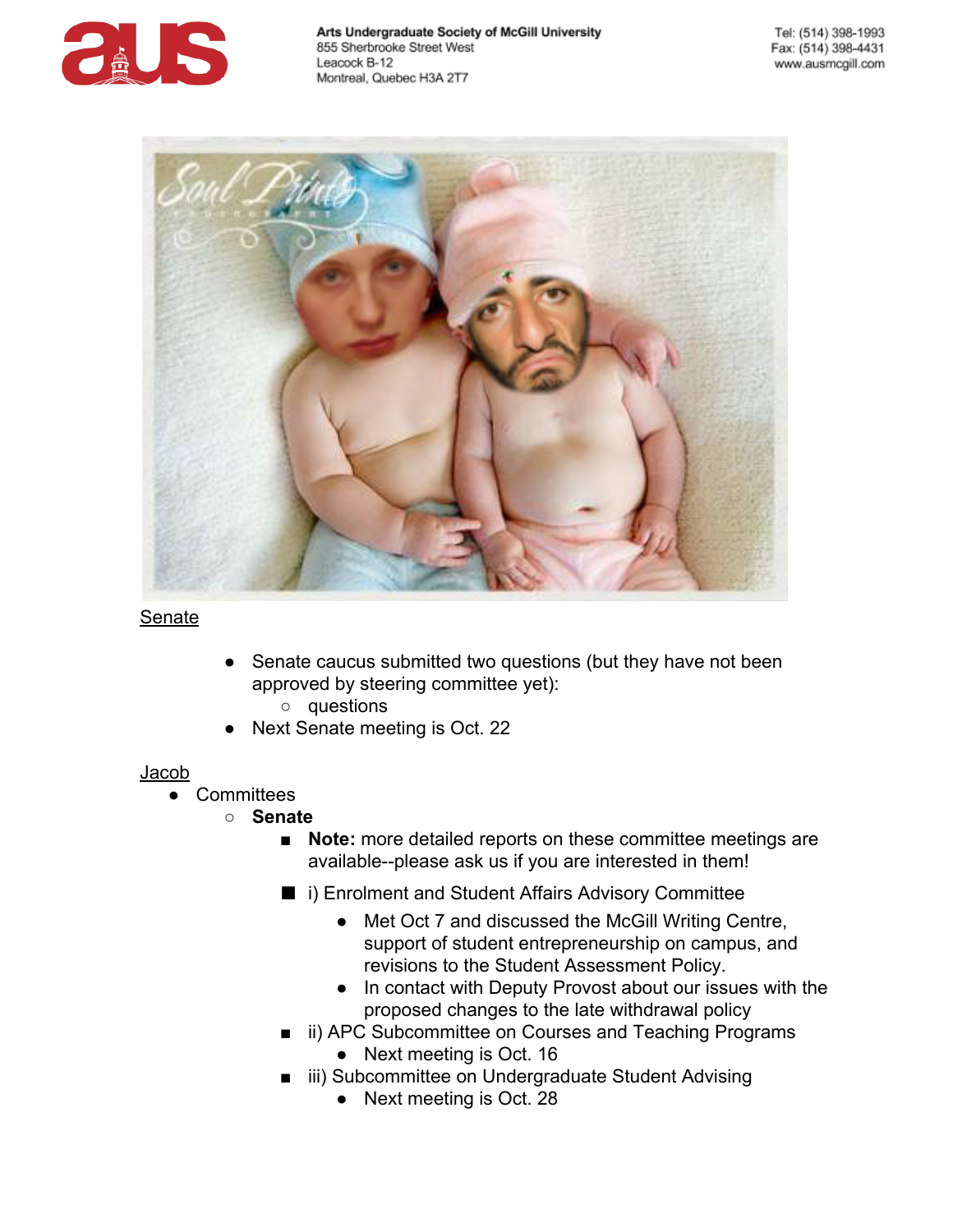

- Meeting with Dean of Students and Associate DoS on Oct. 17 to discuss official advising record idea
- iv) Subcommittee on Student Affairs Policies (SAP)
	- Was out of town for Oct 3. meeting
		- Discussed transfer credits database and changes to late withdrawals policy
	- Next meeting Nov. 20
- v) Dean of Libraries Selection Committee
- **Faculty of Arts**
	- i) Faculty of Arts Council
		- SQ; Next meeting Nov. 25
	- ii) Curriculum Committee
		- SQ; Next meeting Oct. 27
- McLennan-Redpath Library Food and Noise Policy Working Group
	- SQ
- Know Your Rights
	- Recruiting for this campaign is underway! Please share this blurb:

■ Interested in being part of a new initiative to make McGill a better place to learn? The Know Your Rights Campaign is a full-year project centred around improving students' access to their academic rights (found in documents such as the Student Assessment Policy) in order to ensure that education at McGill is as fair as it should be. There are three working groups each with a unique focus: researching the rights students currently have, advertising these rights to the wider student body, and advocating for better student rights. There are plenty of opportunities to get involved, no matter your interests or experience! Email Jacob Greenspon and

artssenator2@ssmu.mcgill.ca if you're interested!

- Email me at [artssenator2@ssmu.mcgill.ca](mailto:artssenator2@ssmu.mcgill.ca) if you're interested!
- Renaming JD and Champagne Rooms
	- Voting today on the shortlist for the room names!

## Kareem

Committees (please send me an e-mail if you'd like any of the reports from committee meetings working on finding a platform through which we can make all of them public artssenator1@ssmu.mcgill.ca)

## **Senate**

i) the Committee on Student Services (CSS)